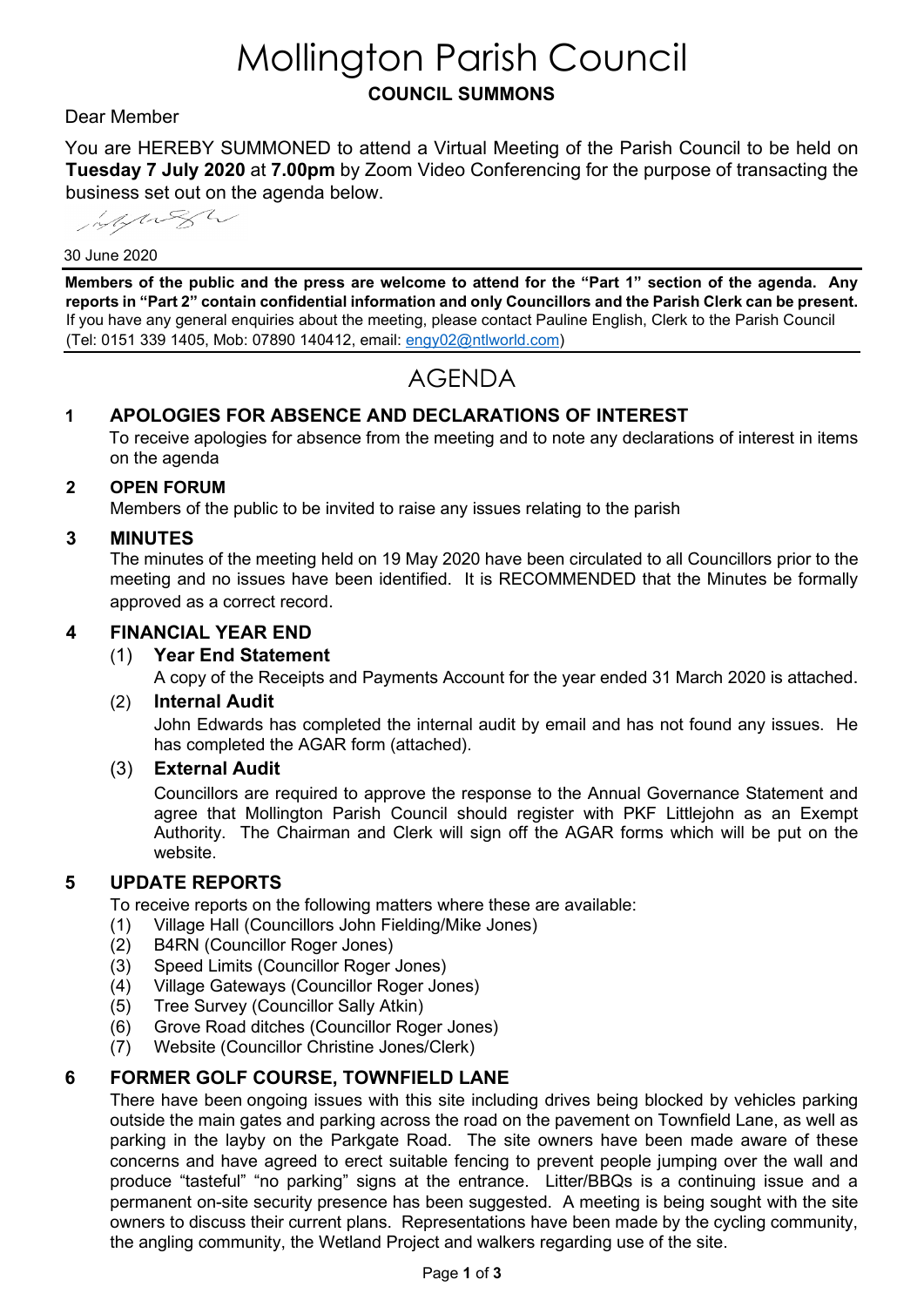# **7 CHESTER WETLAND PROJECT**

The Chester Wetland project covers some 10 acres in the vicinity of the Countess of Chester Country Park. The land would be flooded to create a habitat for flora and fauna. The wetland would be supplied with water from a Reed Bed sited on adjacent land owned by Cheshire West & Chester Council (CWaC). Annual conservation grazing would be used to keep the site tidy. The aspiration of the Wetland Project team and their partner organisations is to create a Green Corridor stretching from Chester all the way up the Wirral Peninsular. Interest is gathering from Chester Zoo, the Wildlife Trust, Natural England, the Environment Agency and CWaC and a greater vision is forming. More information is available on the Chester Wetland Project on the Chester Blog website <https://thechesterblog.com/2020/02/05/wetland-centre-project-launched/>

# **8 COMMUNITY/NEIGHBOURHOOD PLAN**

Following on from a presentation on Community and Neighbourhood planning by John Heselwood of Cheshire Community Action, Mollington Parish Council have set up a working party to look into the options available to them. Lea-by-Backford and Backford Parish Councils have agreed to meet Mollington Parish Council to assess the feasibility of working together on a joint plan. Community/Neighbourhood planning guidance documents have been shared with all three councils and the Village Hall Committee will provide the results of their survey to help inform discussions. It is suggested that a resident from each Parish should join a feasibility working party. Dave Wells has volunteered to be the Mollington representative. A draft powerpoint presentation and examples of Neighbouhood plans have been circulated to stimulate discussion. A date for a first meeting of the joint working party has yet to be agreed.

# **9 PLANNING**

(1) Applications received for comment

| Application No. | Application details                                                                                                                                                                                                      | Deadline for |
|-----------------|--------------------------------------------------------------------------------------------------------------------------------------------------------------------------------------------------------------------------|--------------|
|                 |                                                                                                                                                                                                                          | response     |
|                 | 20/01801/LDC   Use of adjoining land as part of garden at Grovehurst, Grove   10 July 2020                                                                                                                               |              |
|                 | Road, Lea By Backford, Chester CH1 6LG                                                                                                                                                                                   |              |
|                 | 20/01980/FUL   Part first floor extension, part two storey extension to side 15 July 2020<br>including new dormer windows & replacement dormer<br>window at The Walled Garden, Well Lane, Mollington,<br>Chester CH1 6LD |              |

(2) **Decisions taken** by Cheshire West & Chester Council (CWaC)

| 20/01156/FUL | Part single storey, part two storey extension to side at 29 William Wild<br>Drive, Mollington Grange, Mollington, Chester CH1 6PP - APPROVED                                                                                                                                                                                                                                                              |
|--------------|-----------------------------------------------------------------------------------------------------------------------------------------------------------------------------------------------------------------------------------------------------------------------------------------------------------------------------------------------------------------------------------------------------------|
| 20/00988/FUL | Erection of a part two-storey, part single-storey side extension, front open<br>porch, side pergola and side canopy, elevational changes and remodelling<br>to house and garage, widening of existing vehicular access and erection of<br>gates to entrance, and other alterations including rendering the property<br>at Taquaral, Well Lane, Mollington, Chester, Cheshire CH1 6LD -<br><b>APPROVED</b> |
| 20/00096/NMA | Alterations to external landscaping including cycle stores and parking for<br>residential units approved under 17/04033/PDO at Mollington Grange<br>Business Park, Parkgate Road, Mollington, Chester CH1 6NP - APPROVED                                                                                                                                                                                  |
| 20/01411/FUL | Two storey rear and side and single storey rear and side extensions and<br>porch at Willow Brook House, Well Lane, Mollington, Chester, Cheshire<br>CH1 6LD - APPROVED                                                                                                                                                                                                                                    |
| 20/01333/HHE | Single storey rear extension to include demolition of existing rear extension<br>at 4 Elms Cottages Townfield Lane Mollington Chester Cheshire CH1 6NS<br>$-$ DECIDED                                                                                                                                                                                                                                     |

# (3) **Decisions awaited**

| 20/01430/FUL   Change of use of barns into hydro-therapy pool, gymnasium and annexe<br>flat for use in connection with the new dwelling at Elm Farm, Townfield |
|----------------------------------------------------------------------------------------------------------------------------------------------------------------|
| Lane, Mollington, Chester CH1 6NJ                                                                                                                              |